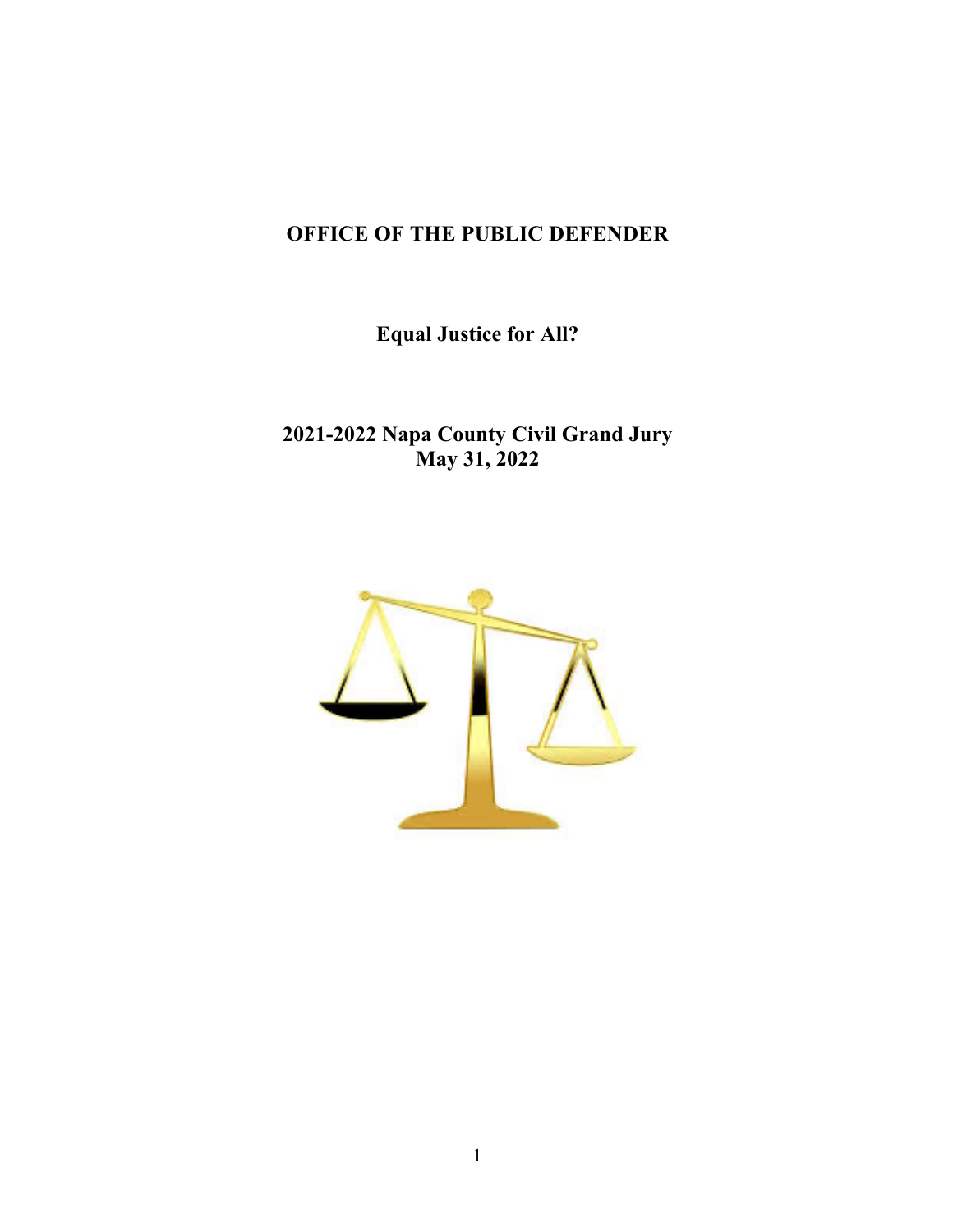# **TABLE OF CONTENTS**

|                              | <b>PAGE</b>             |
|------------------------------|-------------------------|
| <b>SUMMARY</b>               | $\mathbf{3}$            |
| <b>BACKGROUND</b>            | $\mathbf{3}$            |
| <b>METHODOLOGY</b>           | $\mathbf{3}$            |
| <b>DISCUSSION</b>            | $\overline{\mathbf{4}}$ |
| <b>FACTS</b>                 | 6                       |
| <b>FINDINGS</b>              | 7                       |
| <b>RECOMMENDATIONS</b>       | 8                       |
| <b>REQUEST FOR RESPONSES</b> | 8                       |
|                              |                         |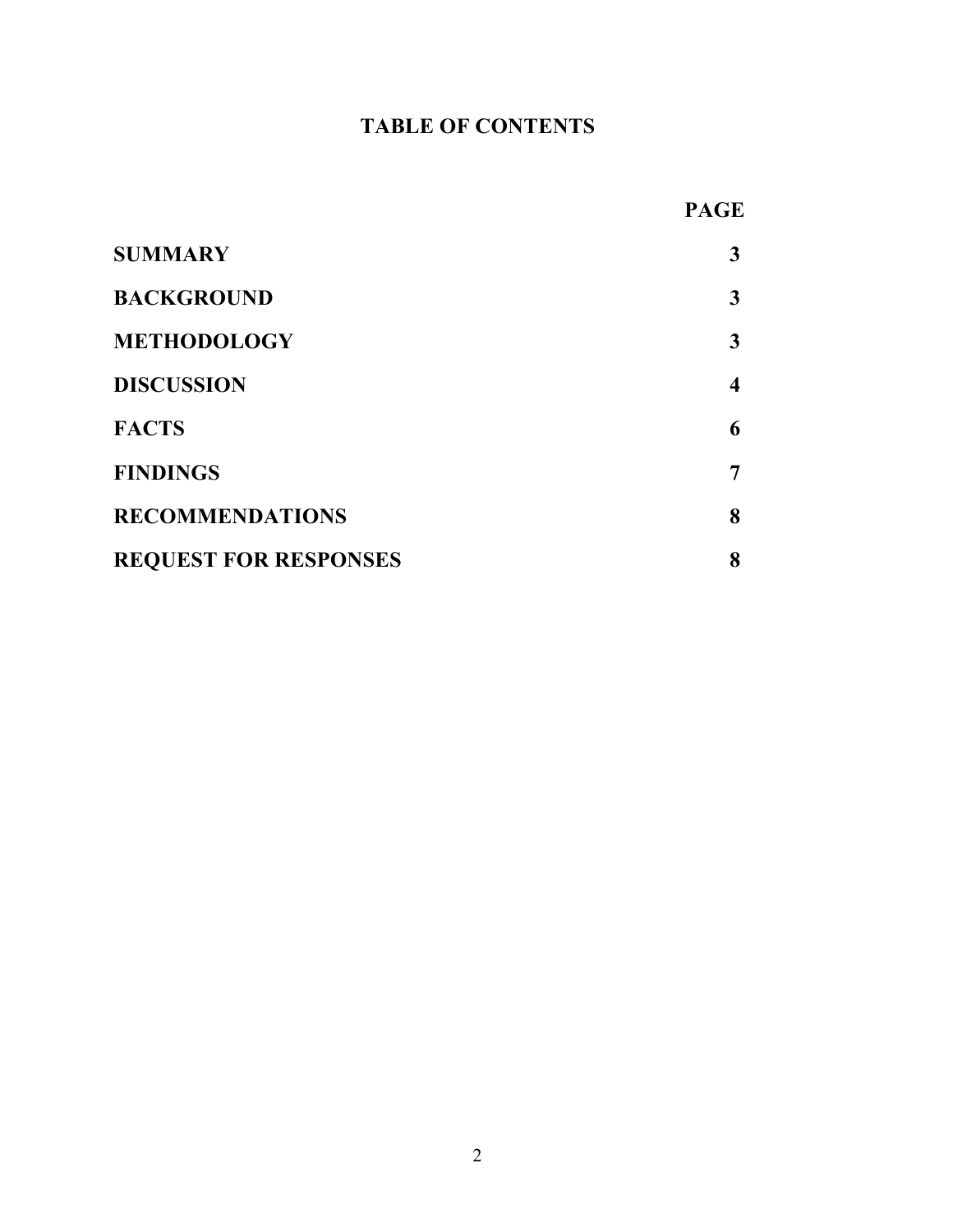# **SUMMARY**

The 2021-2022 Grand Jury learned that some misdemeanor defendants, those unfamiliar with the legal system, or suffering from mental disability, and particularly those with no or limited English, are at risk for poor outcomes, sometimes as serious as deportation, when their cases are settled without legal representation.<sup>1</sup> For those accused of crimes, whether felonies or misdemeanors, the court process can be confusing; this is particularly true for those with limited or no English skills. Legal representation can help to alleviate this problem. After an investigation which included interviews, review of data, and observation of arraignments, the Grand Jury recommends that to address this potential disparity and possible violation of the California Constitution, Napa County consider adding resources to the Napa County Public Defender so that all misdemeanor defendants have access to legal advice during their arraignments.

## **BACKGROUND**

This investigation focused on the adequacy of representation of indigent misdemeanor defendants who were legally entitled to representation by the Napa County Public Defender in accordance with the Constitutions of the United States and California as well as California Penal Code Section 19.6, <sup>2</sup> Nonetheless, when no Public Defender is available in the courtroom, misdemeanor defendants may fail to request representation, preferring a rapid disposition of their matters, sometimes not understanding the legal impact such a decision.

## **METHODOLOGY**

The Grand Jury's investigation included interviews of past and current staff in the Napa County Public Defender's Office and focused especially on attorneys who represent misdemeanor defendants in court. An attorney in the Napa County District Attorney's Office and an immigration consultant to the Public Defender's Office were also interviewed. In addition, the panel requested, received, and evaluated statistical data from the Napa County Public Defender; it also reviewed and compared online historical budget information for the Napa County Public Defender and the Napa County District Attorney; California and U. S. appellate court decisions addressing the legal rights of misdemeanor defendants; and legal cases against other counties in California involving public defender services. Grand Jurors also personally observed several court arraignments, using the court's public access video conferencing system.

<sup>&</sup>lt;sup>1</sup> In California, a misdemeanor is described as any offense where the maximum sentence is no longer than one year in a county jail.

<sup>&</sup>lt;sup>2</sup> The California Constitution, Article 1, § 15—Declaration of Rights, provides: "The defendant in a criminal case has the right to a speedy public trial, to compel attendance of witnesses in the defendants' behalf, to have the assistance of counsel for the defendant's defense, to be personally present with counsel, and to be confronted with the witnesses against the defendant."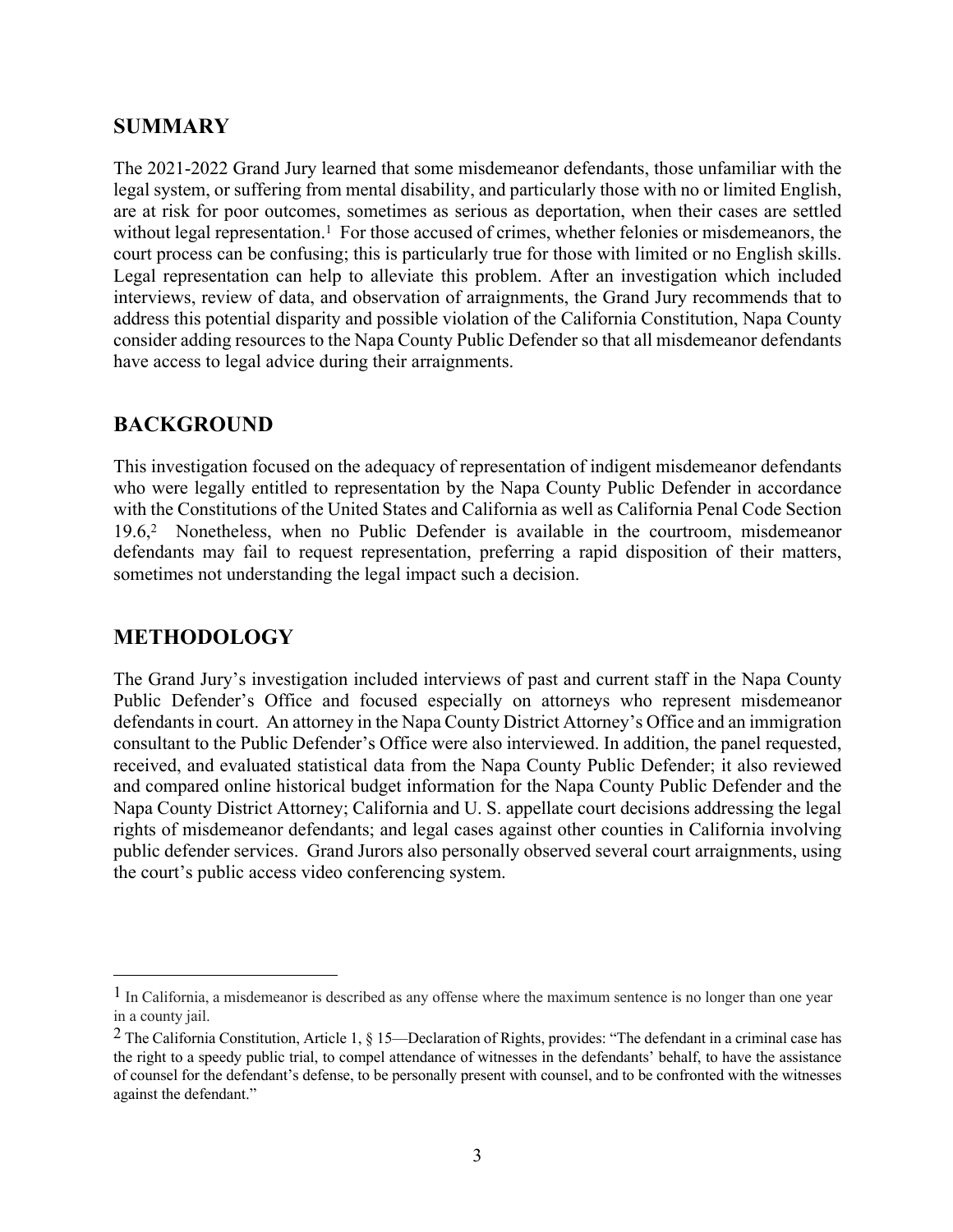#### **DISCUSSION**

#### A. General

All indigent defendants in California charged with a misdemeanor or felony offense are entitled to the services of a public defender if they so request; after such a request, attorneys are subsequently appointed by the court. In the case of felony defendants, most are initially held in custody after arrest and an attorney from the Office of the Public Defender is appointed routinely by the court at the time of their arraignment.<sup>3</sup> In most situations, the Public Defender will have been informed about the person in custody and, prior to the arraignment, will have had the opportunity to meet with the defendant in jail,<sup>4</sup> determine eligibility for the Public Defender's services, and determine whether the eligible defendant wants representation by the Public Defender.

Misdemeanor defendants face a different situation because most are not initially confined to jail. Instead, upon arrest, misdemeanor defendants are typically given a citation and Notice to Appear in court on a specific date, and then immediately released.<sup>5</sup> Thus, unless the defendant initiates contact,6 Public Defender attorneys do not have the opportunity to meet with such defendants because they are not in custody prior to their initial arraignment in court. The Grand Jury has learned that most defendants do not understand their right to seek counsel and so do not seek contact with the Public Defender prior to arraignment. The first encounter between a Public Defender and a misdemeanor defendant not in custody thus usually could not occur, if it does at all, other than in the courtroom at the time of the arraignment.

#### B. Arraignments

Arraignments are scheduled by the court. Felony and misdemeanor arraignments are held separately, each type normally on the same days and times each week. However, each week some felony and misdemeanor arraignments are held outside the days and times of these fixed schedules. A District Attorney is required to be present at all arraignments to present the charges and interact with a defendant's attorney, if there is one. The Public Defender generally has lawyers who are available to appear at arraignments which are held at the usual fixed times, but not always available outside the fixed times. This results from the fact that Public Defender attorneys have many other duties to perform as part of their responsibilities, including, for example, preparing for and attending trials of their clients, obtaining evidence to assist them in representing defendants, interviewing clients, potential clients, and witnesses, preparing legal documents to file in court, and appearing at court hearings in matters involving their clients.

<sup>&</sup>lt;sup>3</sup> The arraignment is the formal court proceeding at which the charges against the defendant are set forth by the court, and the defendant may enter a plea to the charges (e.g., not guilty), agree to an offer from the District Attorney to resolve the case (a "proffer"), or ask for a delay in responding to the charges.

<sup>&</sup>lt;sup>4</sup> From early 2020 to date, visits to imprisoned defendants by the Public Defender have been restricted due to the prevalence of Covid-19.

<sup>5</sup> This process is the same as a traffic citation, for example.

 $6$  If a misdemeanor defendant is incarcerated, the Public Defender may be able to meet or interview the defendant in the same way as would be done with a felony defendant.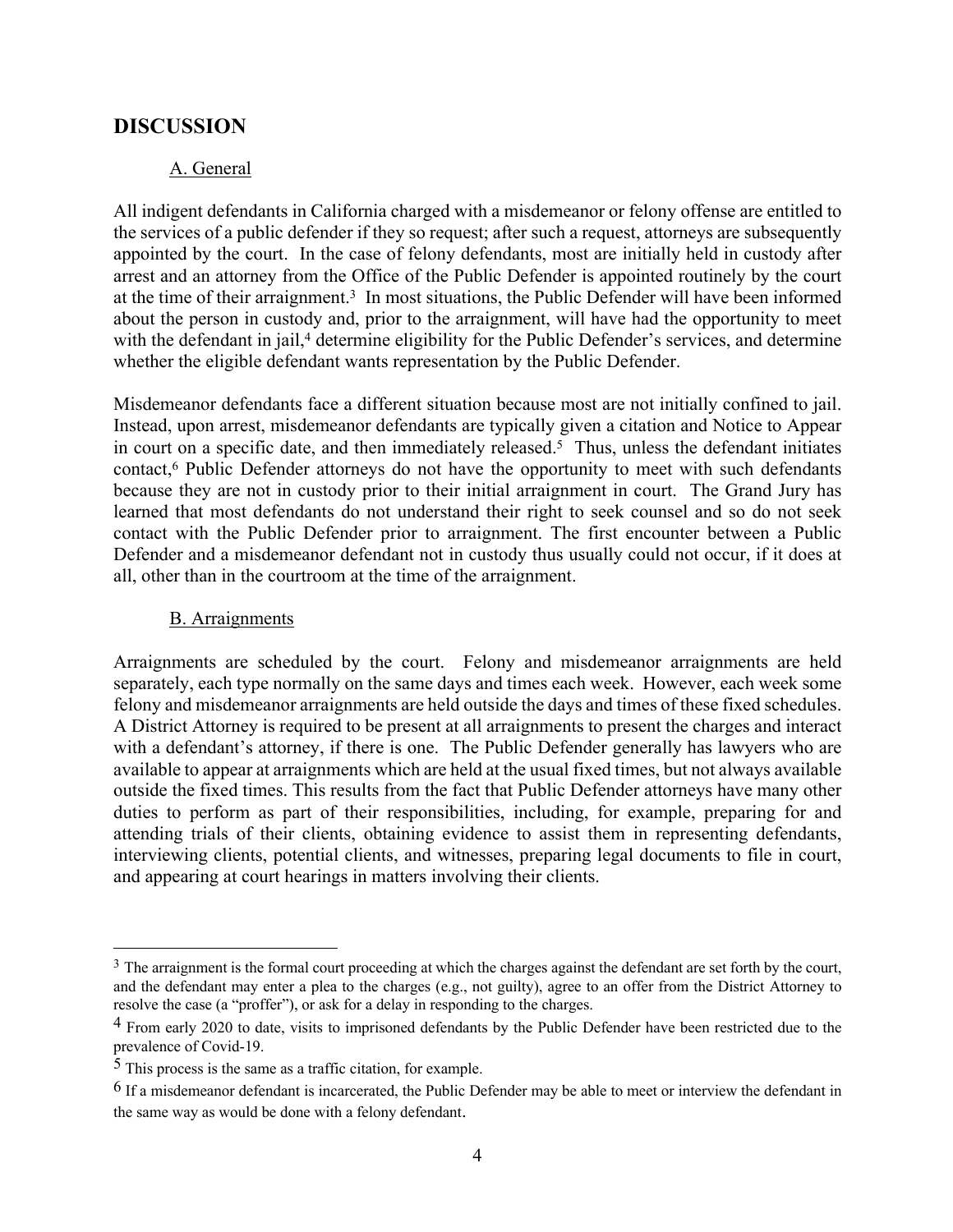At arraignments, several matters are addressed by the judge presiding at the hearing. Importantly, the judge reads the charges against the defendant and asks if the defendant understands them. Nonetheless, the interactions between the judge and the defendant, if not represented by an attorney who speaks for the defendant, are limited and do not include providing legal advice. The judge determines whether the defendant appears to be mentally competent and has a basic understanding of English. If the defendant does not seem to have a grasp of English, the judge will have a Spanishlanguage interpreter translate for the defendant. The translators, however, are prohibited from rendering legal advice to the defendant; their sole role is to convert spoken and written English into Spanish.7

#### C. Right to Counsel

The judge will ask the defendant if he or she is represented by counsel. If the response is negative, which is quite typical, the judge asks the defendant if they want an attorney and tells the defendant if they cannot afford counsel, the court will appoint one without charge. If the defendant requests an attorney and qualifies for the services of a public defender, one will be appointed for the defendant. Until appointed by the court, a public defender cannot legally represent a defendant.

#### D. The Charges

After initial questions, the judge next reads defendants the charges against them, and asks if the defendant understands them. In addition, the defendant is informed of the right to see the evidence the District Attorney will use to prosecute the charges and the right to bring witnesses to court to testify on his or her behalf.

#### E. The Plea

In misdemeanor cases, the District Attorney presents the court with written charges and a proposed resolution, called a proffer. The proffer contains the proposed sanction(s) the defendant would face, if the defendant agrees to plead guilty to the charges. The proposed penalty can include monetary fines, time in the County Jail, and periods of probation. By accepting the proffer, the defendant agrees to the penalties as proposed.

The judge presents the proffer to the defendant once the defendant has been informed of their legal rights. If the defendant is represented by an attorney, the attorney can attempt to negotiate a modification of the proposed disposition of the case, although the District Attorney is not obligated to agree to do so. If the defendant does not have counsel, such a dialogue is unlikely to occur, since the defendant usually is not conversant with the process and the possibility and parameters of such negotiations. In addition, if the proffer would not require the defendant to serve time in jail, even if a defendant would be subject to a period of probation, defendants are often highly motivated to plead guilty without seeking advice from counsel, to avoid disruption in their daily lives and employment.

<sup>7</sup> Non-English-speaking defendants in Napa County are primarily Spanish-speaking individuals, and an English-Spanish translator is present in court to serve them, if needed. If a defendant speaks a language other than English or Spanish, the court will delay the proceedings to arrange for a translator for that language.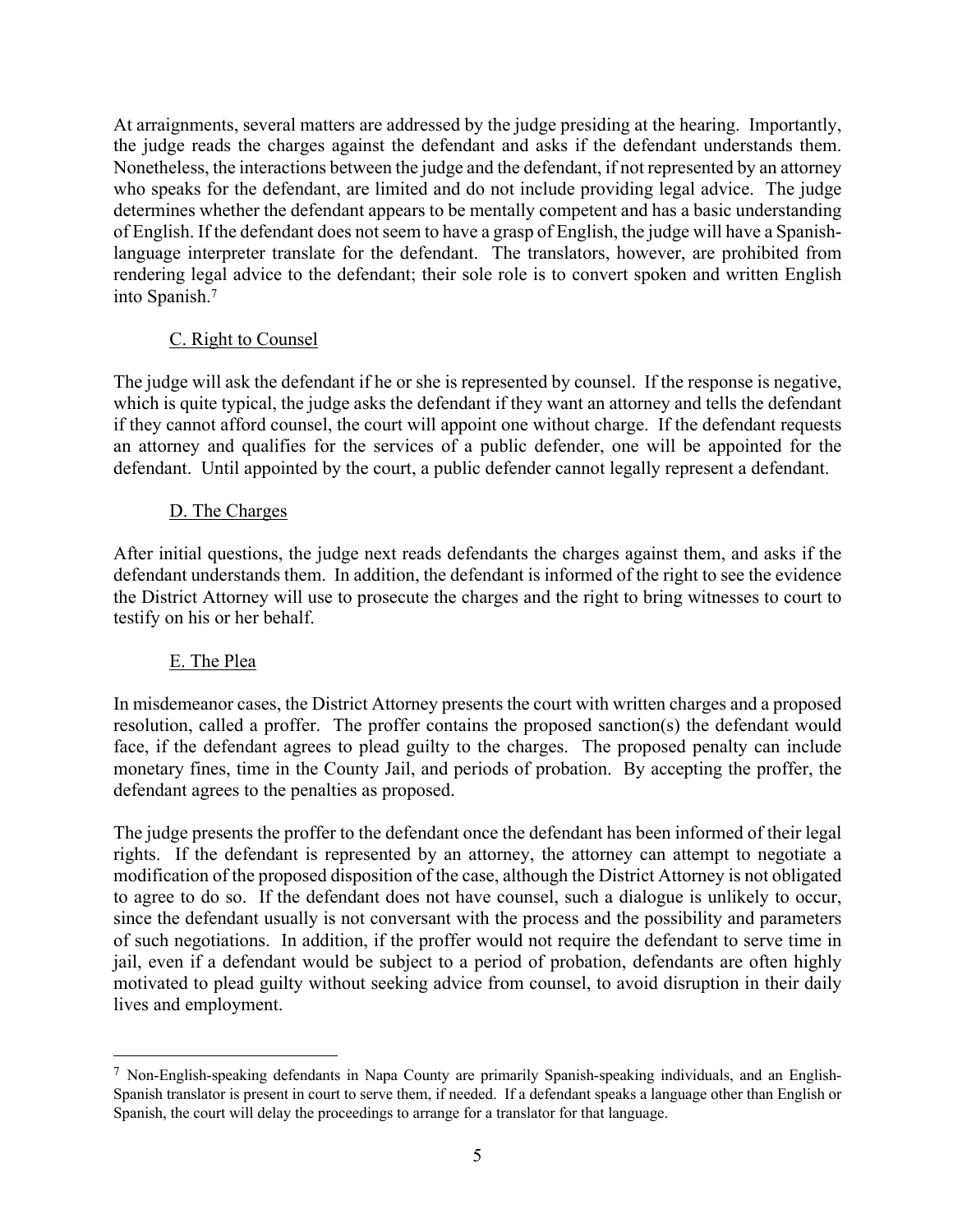Notably, some non-citizen defendants are not lawfully present in the United States, perhaps because of an illegal entry or overstaying a visa. Depending upon the crimes for which they are accused, if they plead or are found guilty, these defendants may face additional adverse consequences of which they are not aware, such as deportation, refusal of reentry into the U. S. if they leave, and increased penalties for future offenses. It is noted that there is a written advisement of potential immigration consequences included on the standard unrepresented misdemeanor plea form the defendant usually is provided when pleading guilty at arraignment. The plea form is translated for non-English speakers, and states: "CITIZENSHIP - If you are not a United States citizen, a plea of Guilty or No Contest could result in your deportation, exclusion from admission to this country, or denial of naturalization. You should consult an attorney prior to making any decisions and upon request, the Court will continue your case for that purpose." The degree to which a defendant is capable of understanding the admonition and the listed consequences, and thus would initiate a request for counsel, however, is far from certain. Many interviewees believe that the likelihood that the defendant will understand the potential consequences of a guilty plea is significantly greater when the defendant is represented by counsel.

#### F. Staffing

The Public Defender's Office reports that it has sufficient legal staff to be present in the courtroom where regularly scheduled weekly misdemeanor arraignments are held. Nonetheless, in addition to the regularly held arraignments, there are arraignments at other times during the week, when the Public Defender's authorized legal staff may not be able to be present due to other responsibilities.

The Public Defender and key personnel on the staff uniformly told the Grand Jury that the addition of one staff attorney would enable the Office to provide attorneys at almost all misdemeanor 'notin-custody' arraignments. The presence of a Public Defender increases the likelihood that a defendant will ask for counsel. The judge will always appoint a public defender to represent a defendant who qualifies for and requests representation. The designation of a public defender to represent the defendant offers the opportunity to consult with counsel before entering a plea. Where there are potential additional adverse consequences to a defendant for a plea of guilty, the defending attorney can advise the defendant of the risks, so that the defendant can make an informed decision about which plea he or she may wish to enter – guilty or not guilty.

#### **FACTS**

During its investigation, the Grand Jury established the following facts.

1. Public Defender services are available only to indigent defendants who request representation. Services are typically provided by a Deputy Public Defender, although the Public Defender can represent defendants as well.

2. If the defendant qualifies for such services and requests them, by law the Court must appoint a Public Defender to serve as the defendant's attorney in order that representation can begin.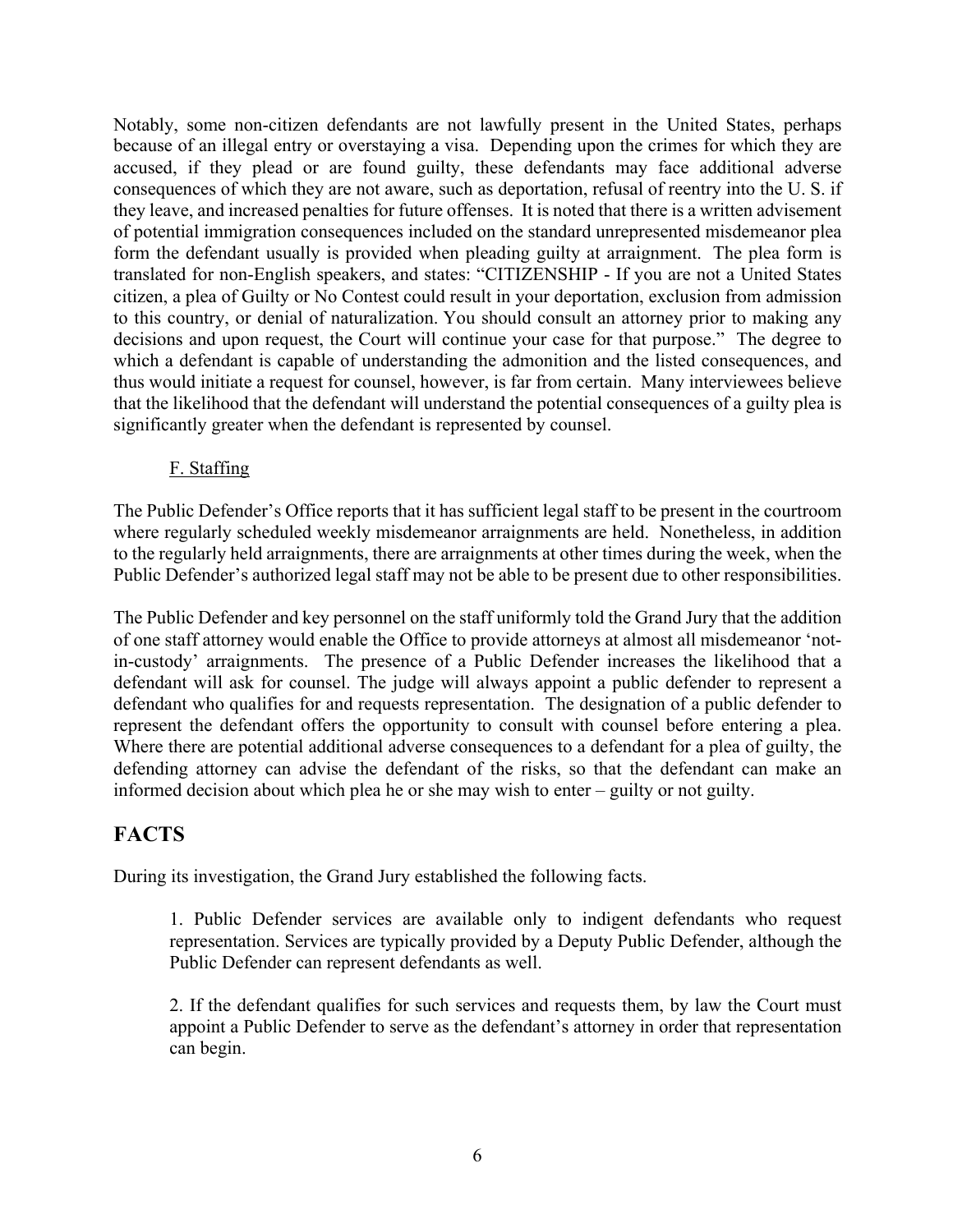3. Qualifying felony defendants are generally provided Public Defender services automatically.

4. Misdemeanor defendants who have not been imprisoned ("not in custody") for the offense charged generally do not have contact with a Public Defender, if at all, until after they are arraigned in court.

5. Misdemeanor defendants are more likely to request Public Defender services if there is a Public Defender in the courtroom at the time of their arraignment.

6. The Public Defender presently does not have the resources to staff an attorney in courtrooms for all misdemeanor arraignments.

7. Some misdemeanor defendants do not request the Public Defender's services, due to: (a) a desire to enter a guilty plea to charges when no jail time is proposed by the District Attorney and their release is immediate; and (b) a lack of understanding of the nature of the charges against them and the potential adverse consequences of a guilty plea.

8. The lack of understanding can result from the following factors: (a) language issues – despite translators being used in the courtroom; (b) mental issues – despite the presiding judge screening for such issues; and (c) complex legal issues that only an attorney can explain to the defendant.

9. For non-citizen misdemeanor defendants there may be additional immigration consequences to a guilty plea or conviction, such as immediate or future deportation on further conviction.

10. Where there are potential immigration consequences, the Public Defender's office has available the advice of a consulting immigration law expert, which can help the defendant avoid unintended adverse consequences associated with a guilty plea.

# **FINDINGS**

- F1. A guilty plea can have serious consequences for any misdemeanor defendant, including an increase in potential penalties on future charges.
- F2. A guilty plea by a non-citizen misdemeanor defendant can have additional serious consequences, including immediate deportation on the charges, or deportation on future charges.
- F3. There are likely cases where unrepresented misdemeanor defendants pleaded guilty without full comprehension of the potential consequences on their immigration status or future penalty increases.
- F4. Where a Public Defender is appointed, the potential for a defendant to make a fully informed response to a proffer, i.e., a proposed resolution, is much greater.
- F5. Avoiding the unintended consequences described above would be enhanced if there was a Public Defender in the courtroom at every arraignment.